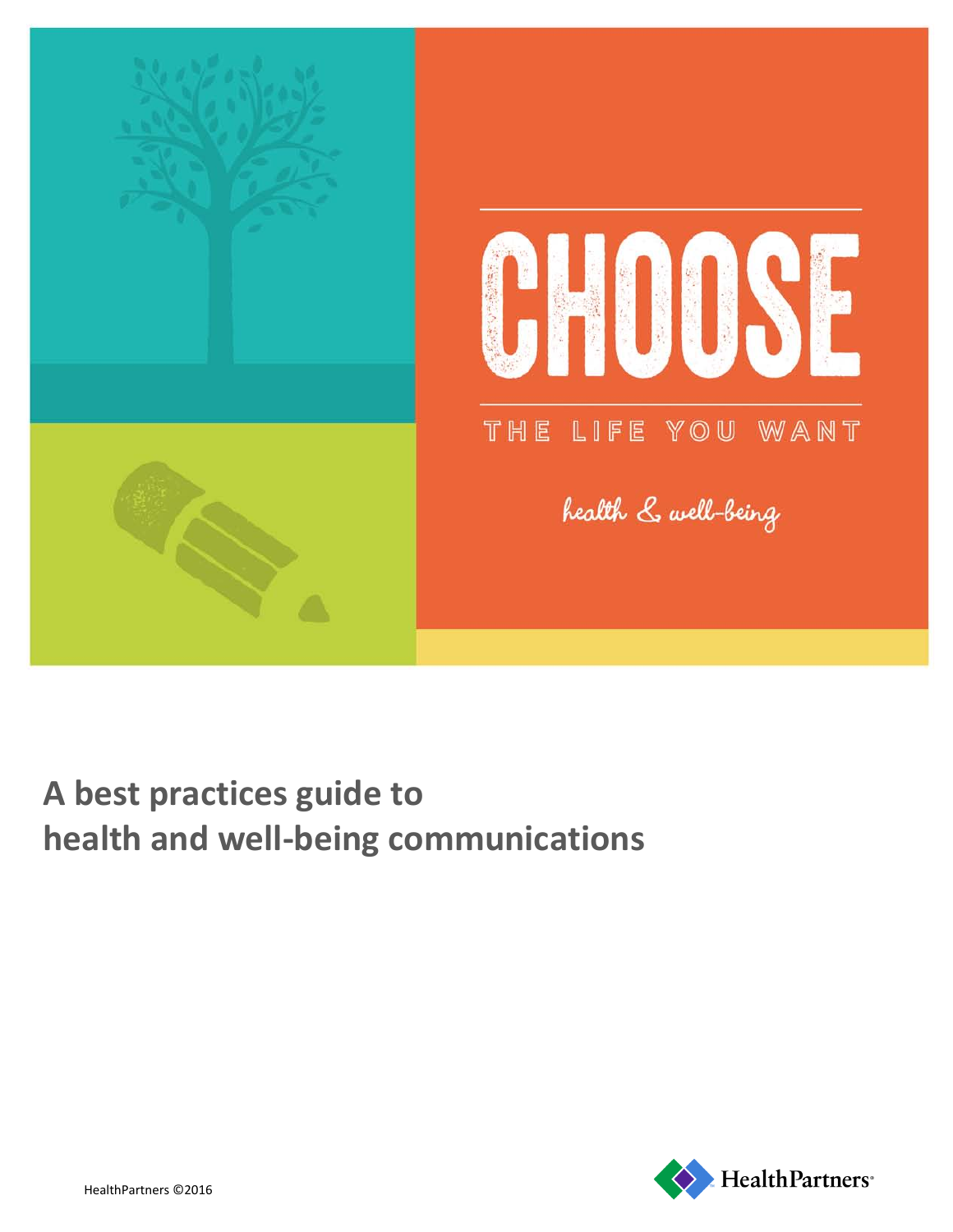### **Communications Introduction**

At the core of engagement is successful communications. To achieve the best results in building a culture of health, it's important to communicate regularly with employees in ways that are meaningful to them. To support these communications efforts, we've developed best practice guidelines. Our goal is to work together to create an excellent well-being experience by increasing awareness, peaking interest and driving participation in the health and well-being program.

As we develop communications, you'll notice a distinct pattern in the tone to our messaging. This is intentional. We believe there is a clear difference between health plan participation materials and health and well-being program materials. It's almost a guarantee that all employees pick a health plan, but participation in a health and well-being program is optional.

In light of that, we want this program to feel different to employees. It's about them– at work, but even more so at home and from a lifestyle perspective. By keeping the tone fun, motivational, inspirational and light-hearted, we believe it will be more inviting and drive engagement.

### **Our approach to effective communications**

We use the most effective communications strategies, best practices and tactics to drive engagement based on in-depth research. Our guiding principles are based on what we know works, for example, we:

- Provide a call-to-action (CTA) and how-to information
- Create an emotional attachment for the reader so they're more likely to engage
- Make the materials relevant, actionable and easy-to-understand ( $7<sup>th</sup>$  grade reading level)
- Use a tone that's fun, light-hearted, conversational and engaging
- Support employees on their personal path to health and well-being
- Provide designs that are appealing, eye-catching and easy to read and understand

We will build our participant communications around:



### **Planning and strategy**

A good marketing and communications plan is critical to the success of any health and well-being program. To develop a cohesive plan with you, we'll follow these steps:

- 1. Conduct a communications discovery meeting
- 2. Prepare a communication overview using program and communications discovery information
- 3. Create a tactical communications calendar
- 4. Execute on plan



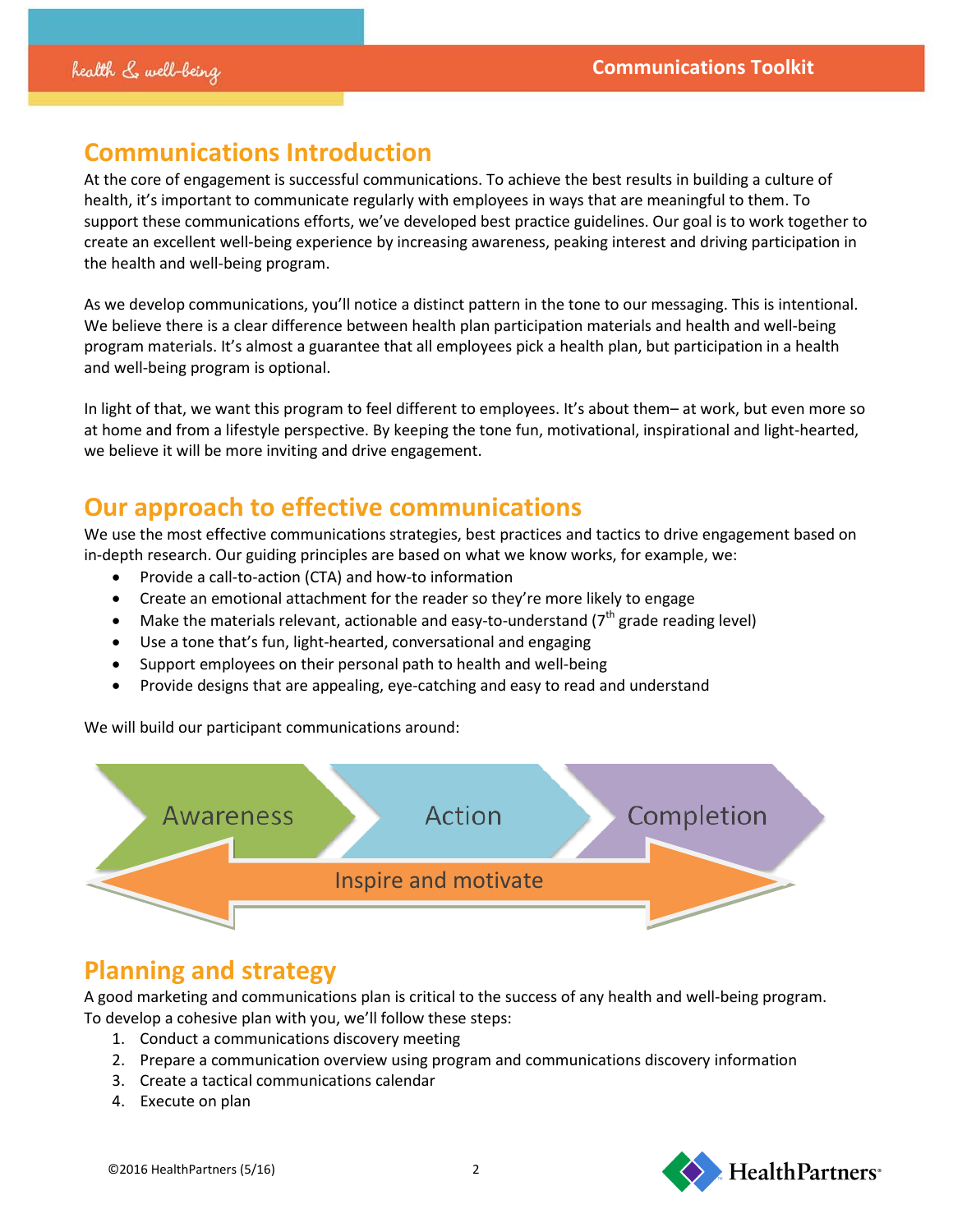## **Best practices for health and well-being communications**

Before we get started, let's talk a little bit about best practices for a successful health and well-being program.

#### 1. **Involve leaders to create a culture change**

Programs championed by organization leaders inspire unity and are more effective. People like to see and hear how their executives and managers are inspired or challenged. Ask them to share their successes (and obstacles) at team meetings or company events. Have leaders conduct a site visit tour to talk about your health and well-being initiatives. Consider holding a manager competition – get managers on board by rewarding the managers whose teams have the most well-being participation.

#### 2. **Establish a well-being committee or well-being champions**

Never underestimate the power of an internal grassroots effort. Well-being committees and champions can serve as the foundation of any culture shift. Likewise, they can be the best ambassadors for engaging employees in well-being. Your ambassadors become vital to spreading awareness about your programs.

#### 3. **Establish a central resource for program information**

Your company's intranet is the ideal spot to host information about your program. By establishing a central resource for information, you can direct your employees there for questions. It's a great way to ensure consistent messaging and to alleviate a lot of questions to HR. Plus, you can keep your communications short and sweet by directing them to the intranet for more details.

#### 4. **Use a variety of communication channels to increase engagement**

At the core of engagement is successful communications. To achieve the best results, it's important to communicate regularly with your employees in ways that are meaningful to them. Consider asking them what their preferences are – what you learn may surprise you. Consider meetings, emails, posters, leader visits, etc.

#### 5. **Make it fun!**

People value entertainment and having fun. Adding these elements to existing company events and communications regarding health and well-being will help resonate with participants and reinforce your messages. Throw a well-being launch party with healthy snacks, prizes and program details. Enter activity events as a company such as charity walks, running events or biking events.

#### **6. Keep it simple**

With just a few simple steps, you can reinforce the importance of health and well-being at your workplace. Encourage people to take the stairs. Hold a walking meeting or a "walk day" at your worksite. Ditch the donuts and provide healthy snacks at meetings. Start small and grow, grow, grow.

#### **7. Be consistent**

Employers with multiple locations may wonder how to deploy consistent messages across all of them. Our recommendation is to think of it like retail: take a picture of how you want the poster or display to appear. Then ask your staff at the alternate locations to replicate that look. All-employee email and newsletters are other ways to be sure all employees receive consistent communication.

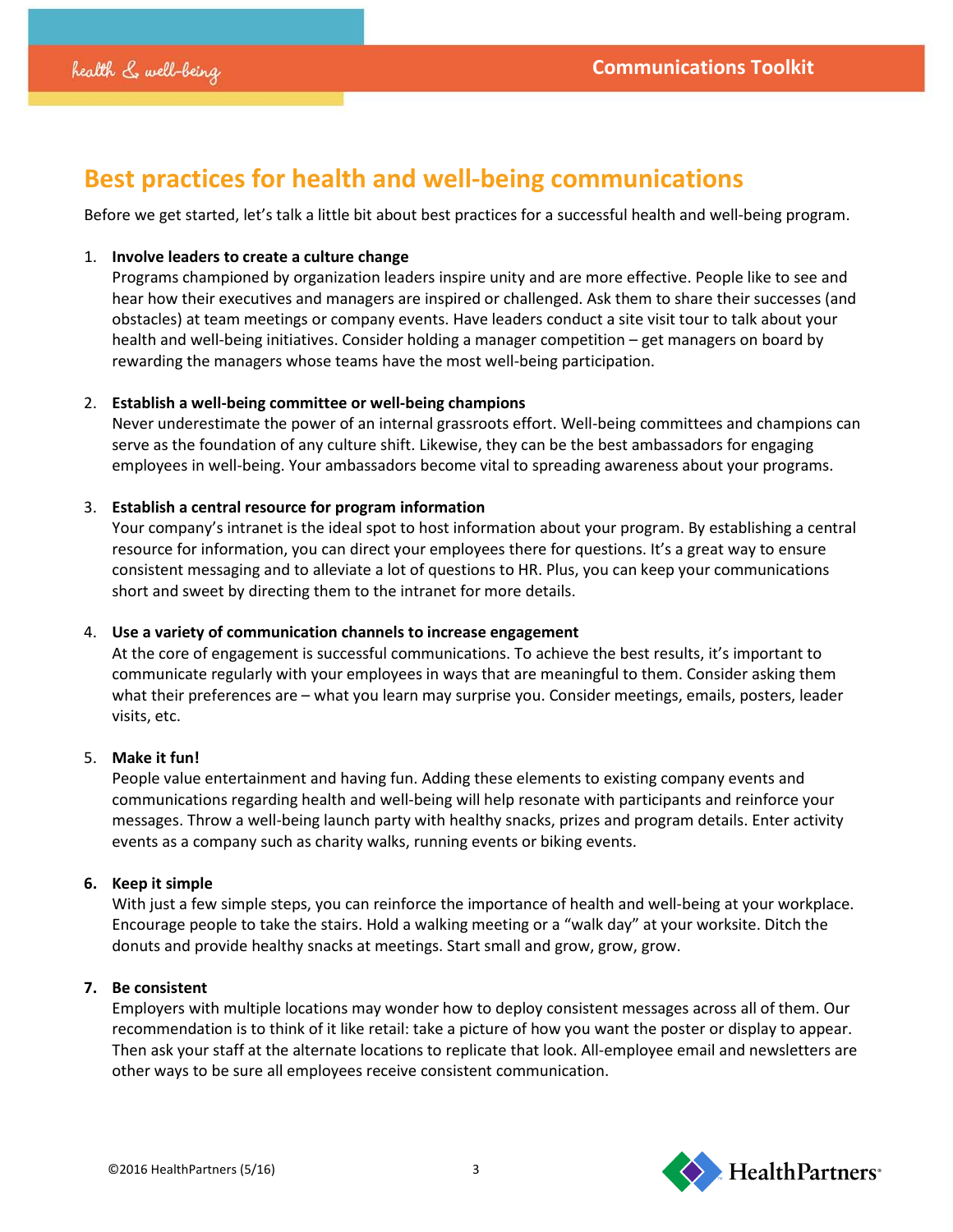### **Choosing your campaign**

We want to make it simple and convenient for you to communicate to and motivate your employees. Use our effective, easy-to-use communications campaigns to engage your employees in well-being. Choose the look and feel that your employees will best identify with. There are five annual campaigns to choose from. Once you make your selection, be sure to use it for the entire year. If you have a health and well-being brand in place, add your logo to your program communications for consistency.

### **Campaign look Campaign description**





**Get in the game**



Appeal to your employees' sense of competition with our game



#### **Destination healthy**

Appeal to the outdoor enthusiast with the Destination healthy campaign. Images focus on people in motion – biking, running, skiing and kayaking – getting active in their health and well-being. Images represent both men and women; but skews slightly younger.



#### **What are you healthy for?**

People are motivated to get healthy for a variety of reasons. This campaign captures those moments and inspires people to get healthy for loved ones like spouses, children, grandchildren, friends and pets. We've included special events, too, like weddings, graduation, retirement and more. Appropriate for male or female populations, but skews slightly female.



#### **Discover healthy**

Move employees to action by focusing on quality of life messaging built on the four pillars of: discover, explore, live and choose. Encourage your employees to live the life they want by getting and staying healthy. Bright, engaging, light-hearted and fun.

#### **Get healthy**

Inspire your employees to action with images of people in motion. This simple, straight-forward campaign focuses on being healthy and getting healthy. Images represent both men and women being active.

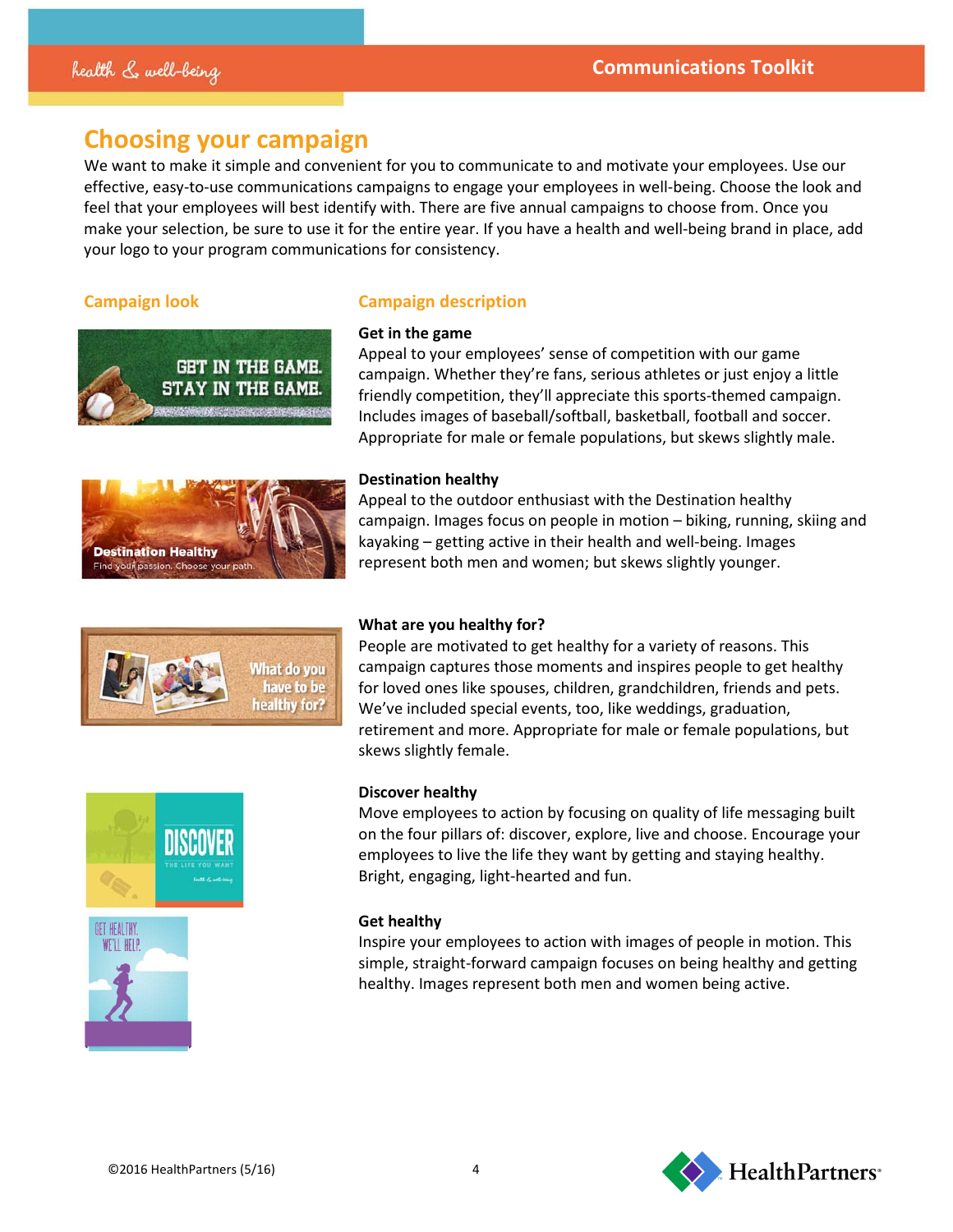